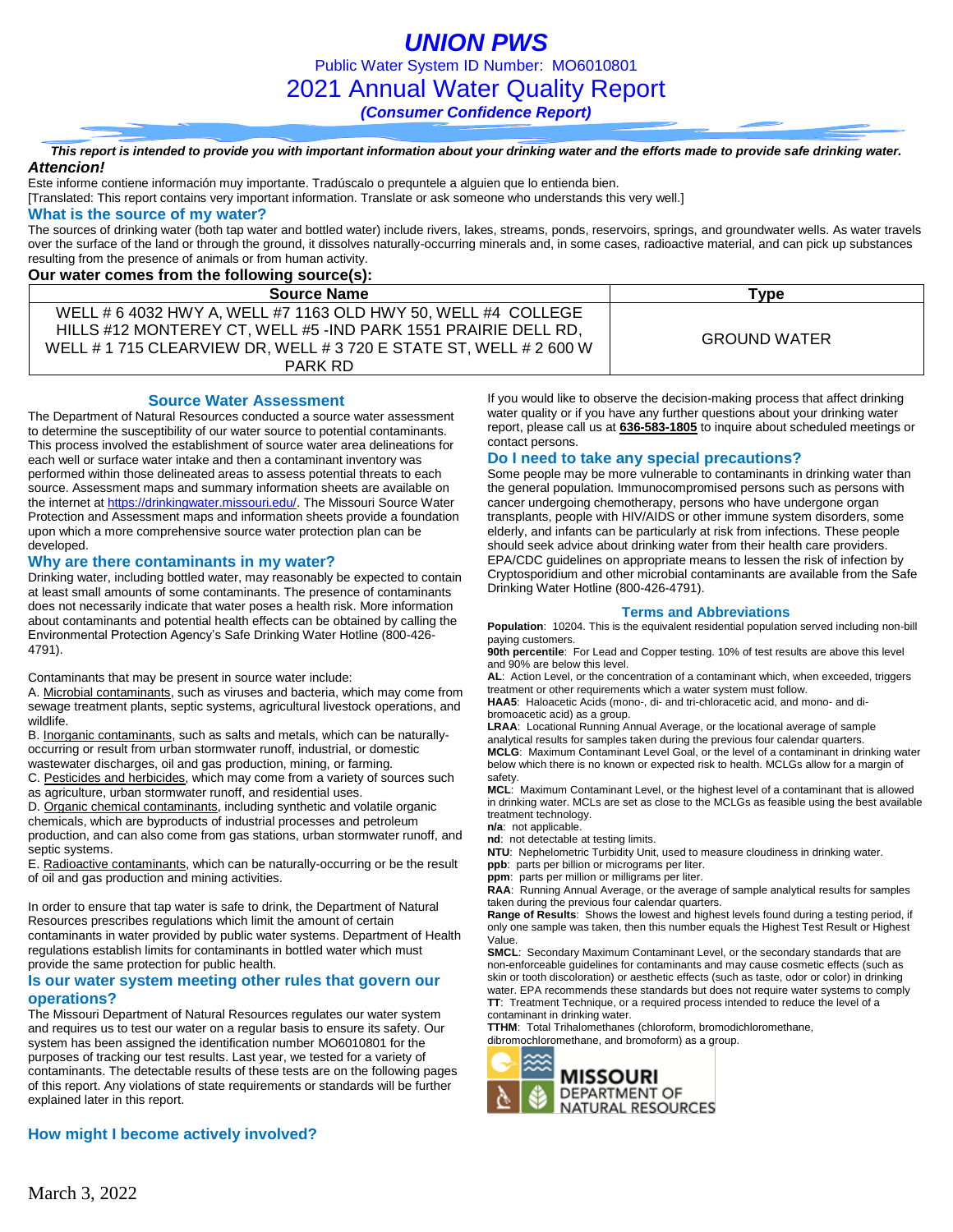## *UNION PWS*

Public Water System ID Number: MO6010801

2021 Annual Water Quality Report

*(Consumer Confidence Report)*

# *Contaminants Report*

UNION PWS will provide a printed hard copy of the CCR upon request. To request a copy of this report to be mailed, please call us at **636-583-1805***.* The CCR can also be found on the internet at www.dnr.mo.gov/ccr/MO6010801.pdf.

*The state has reduced monitoring requirements for certain contaminants to less often than once per year because the concentrations of these contaminants are not expected to vary significantly from year to year. Records with a sample year more than one year old are still considered representative. No data older than 5 years need be included. If more than one sample is collected during the monitoring period, the Range of Sampled Results will show the lowest and highest tested results. The Highest Test Result, Highest LRAA, or Highest Value must be below the maximum contaminant level (MCL) or the contaminant has exceeded the level of health based standards and a violation is issued to the water system.* 

### *Regulated Contaminants*

| <b>Requlated</b><br><b>Contaminants</b> | <b>Collection</b><br><b>Date</b> | <b>Highest</b><br>Test<br><b>Result</b> | Range of<br><b>Sampled</b><br><b>Result(s)</b><br>$(low - high)$ | <b>Unit</b> | <b>MCL</b> | <b>MCLG</b> | <b>Typical Source</b>                                                                          |  |  |
|-----------------------------------------|----------------------------------|-----------------------------------------|------------------------------------------------------------------|-------------|------------|-------------|------------------------------------------------------------------------------------------------|--|--|
| <b>BARIUM</b>                           | 9/17/2020                        | 0.347                                   | $0.164 - 0.347$                                                  | ppm         |            |             | Discharge of drilling wastes; Discharge from metal refineries;<br>Erosion of natural deposits  |  |  |
| <b>FLUORIDE</b>                         | 9/17/2020                        | 0.13                                    | $0 - 0.13$                                                       | ppm         |            |             | Natural deposits; Water additive which promotes strong teeth                                   |  |  |
| NITRATE-<br><b>NITRITE</b>              | 8/16/2021                        | 0.702                                   | $0.022 - 0.702$                                                  | ppm         | 10         | 10          | Runoff from fertilizer use; Leaching from septic tanks, sewage;<br>Erosion of natural deposits |  |  |
|                                         |                                  |                                         |                                                                  |             |            |             |                                                                                                |  |  |

| <b>Disinfection</b><br><b>B</b> vproducts | <b>Sample Point</b> | <b>Monitoring</b><br>Period | <b>Highest</b><br>LRAA | <b>Range of Sampled</b><br><b>Result(s)</b><br>$(low - high)$ | Unit | <b>MCL</b> | <b>MCLG</b> | <b>Typical Source</b>                    |
|-------------------------------------------|---------------------|-----------------------------|------------------------|---------------------------------------------------------------|------|------------|-------------|------------------------------------------|
| TTHM                                      | DBPDUAL-01          | 2021                        |                        | $0.69 - 0.69$                                                 | ppb  | 80         |             | Byproduct of drinking water disinfection |

| <b>Lead and</b><br><b>Copper</b> | <b>Date</b> |  | 90th Percentile: 90%<br>of your water utility<br>levels were less than | <b>Range of Sampled</b><br><b>Results</b><br>$(low - high)$ | Unit<br><b>AL</b> |                   | <b>Sites</b><br><b>Over AL</b> | <b>Typical Source</b>                   |
|----------------------------------|-------------|--|------------------------------------------------------------------------|-------------------------------------------------------------|-------------------|-------------------|--------------------------------|-----------------------------------------|
| <b>COPPER</b>                    | 2019 - 2021 |  | 0.0968                                                                 | $0.00331 - 0.105$                                           | ppm               | .3                |                                | Corrosion of household plumbing systems |
| LEAD                             | 2019 - 2021 |  | 2.27                                                                   | $0 - 4.14$                                                  | ppb               | 15                |                                | Corrosion of household plumbing systems |
|                                  |             |  |                                                                        |                                                             |                   |                   |                                |                                         |
| <b>Microbiological</b>           |             |  | <b>Result</b>                                                          |                                                             | <b>MCL</b>        |                   | <b>MCLG</b>                    | <b>Typical Source</b>                   |
| <b>COLIFORM (TCR)</b>            |             |  | In the month of September, 1 sample(s) returned as                     |                                                             | Treatment         |                   |                                | Naturally present in the environment    |
|                                  |             |  | positive                                                               |                                                             |                   | Technique Trigger |                                |                                         |

### *Violations and Health Effects Information*

| During the 2021<br>l calendar vear. we had the below noted violation(s) of drinking water regulations. |                                 |                                   |  |  |  |  |  |  |
|--------------------------------------------------------------------------------------------------------|---------------------------------|-----------------------------------|--|--|--|--|--|--|
| Compliance Period                                                                                      | Analvte                         | <b>Tvpe</b>                       |  |  |  |  |  |  |
| 12/6/2021<br>7/1/2021                                                                                  | <b>CONSUMER CONFIDENCE RULE</b> | CCR ADEQUACY/AVAILABILITY/CONTENT |  |  |  |  |  |  |

### **Special Lead and Copper Notice:**

If present, elevated levels of lead can cause serious health problems, especially for pregnant women and young children. Lead in drinking water is primarily from materials and components associated with service lines and home plumbing. UNION PWS is responsible for providing high quality drinking water, but cannot control the variety of materials used in plumbing components. When your water has been sitting for several hours, you can minimize the potential for lead exposure by flushing your tap for 30 seconds to 2 minutes before using water for drinking or cooking. If you are concerned about lead in your water, you may wish to have your water tested. Information on lead in drinking water, testing methods, and steps you can take to minimize exposure is available from the Safe Drinking Water Hotline (800-426-4791) or at [http://water.epa.gov/drink/info/lead/index.cfm.](http://water.epa.gov/drink/info/lead/index.cfm)

All contaminant sample results from past and present compliance monitoring are available online at the Missouri DNR Drinking Water Watch website at [www.dnr.mo.gov/DWW/.](http://www.dnr.mo.gov/DWW/) To see the Lead and Copper results, enter your water system's name in the box titled Water System Name, then select Find Water Systems at the bottom of the page. On the next screen, click on the Water System Number. At the top of the next page, under the Help column, click on Other Chemical Results by Analyte. Scroll down to Lead and click the blue Analyte Code (1030). A Sample Collection Date range may need to be entered. The Lead and Copper locations will be displayed under the heading Sample Comments. Scroll to find your location and click on the Sample No. for results. If you assisted the water system in taking a Lead and Copper sample but cannot find your location on the list, please contact UNION PWS for your results.